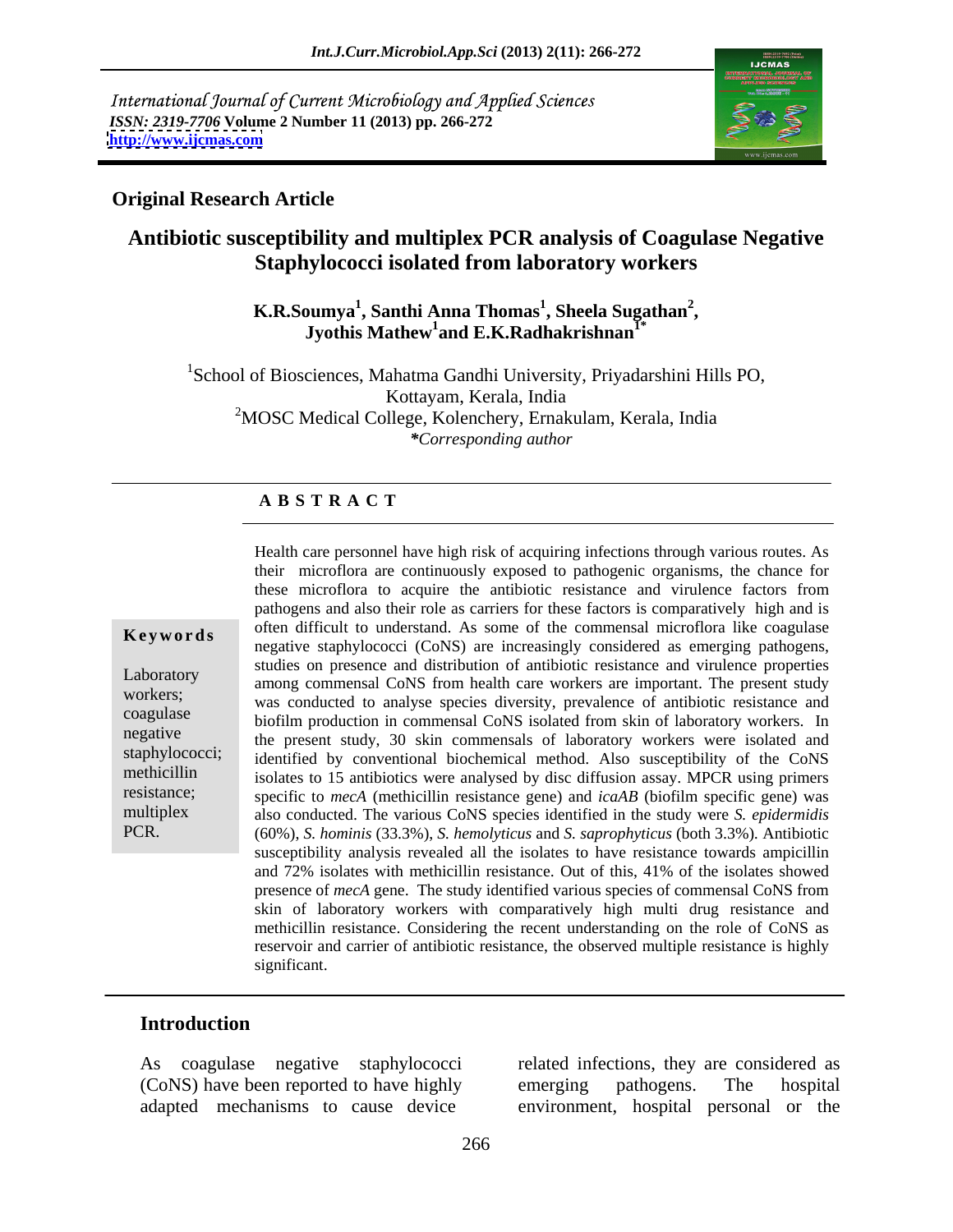patient itself can act as source of CoNS Pathogenic potential of CoNS is mainly causing device infection. Eventhough they due to biofilm formation and multiple are present on various parts of the body as commensal, the multiple antibiotic reported to have methicillin resistance resistance present in these organisms is mediated by an altered penicillin-binding highly remarkable. Also acquisition of genetic elements from other pathogenic gene. The mecA gene is located on a organisms might have favored CoNS to genetically mobile chromosomal element cause the difficult to treat infections upon hown as staphylococcal cassette accidental introduction in to the body chromosome (SCC) which also harbors especially associated with device insertion. multiple antibiotic determinants (Zhang *et*  As the health care workers such as al., 2005). Very importantly, CoNS are doctors, nurses and laboratory staffs are on increasingly considered as source for the continuous exposure to different clinical samples, the probability of their skin flora elements. Biofilm formation facilitates especially CoNS to become altered by the CoNS to form highly resistant cell mat on acquisition of antibiotic resistance are indwelling medical devices and also their high. By considering the potential of dissemination to other parts of the CoNS to act as source and reservoir of body (Valle *et al.,* 2012). Interestingly resistance determinants and virulence CoNS have been reported to have very factors, studies on such properties of diverse and yet to know mechanisms of CoNS from healthcare personals are very biofilm formation mediated by an array of important. factors. Considering these emerging

Since frequent isolation of CoNS from formation and antibiotic resistance from clinical samples has changed its status from harmless commensal to opportunistic pathogens, studies on antibiotic resistance Hospital personal forms an important associated with them is very important. Source for the evolution of multidrug The major CoNS species associated with resistant CoNS and is often least humans include *S. epidermidis*, *S. capitis*, *S. hominis*, *S. haemolyticus*, potential CoNS will facilitate methods to *S. saccharolyticus*, *S. warneri*, *S.*  develop strategies to resist nosocomial *lugdunensis*, *S. saprophyticus* and infections due to CoNS. Thus the current S.cohnii. Among these, the most study was conducted on species diversity, frequently isolated species is *S. epidermidis* (Otto, 2008). CoNS infections associated with indwelling medical devices may lead to life threatening **Materials and Methods** conditions in immunocompromised patients. The diverse infections caused by **Sample Collection** CoNS include central nervous system shunt infections, endophthalmitis, surgical site infections, bacterimia, wound and laboratory workers were collected from joint infections, endocarditis etc ( Piette MOSC Medical College Hospital, and Verschraegen, 2009; Upadhyayula *et*  Kolenchery, a tertiary care hospital in*al.,* 2012).

antibiotic resistances. CoNS have been protein (PBP2a), encoded by the *mecA*  known as staphylococcal cassette assembly and evolution of novel SCC mec elements. Biofilm formation facilitates knowledge, screening of CoNS for biofilm formation and antibiotic resistance from health care personal is very important.

investigated. An understanding on such antibiotic resistance and biofilm formation of CoNS isolated from lab workers.

## **Materials and Methods**

## **Sample Collection**

Skin commensals (n=30) of healthy laboratory workers were collected from MOSC Medical College Hospital,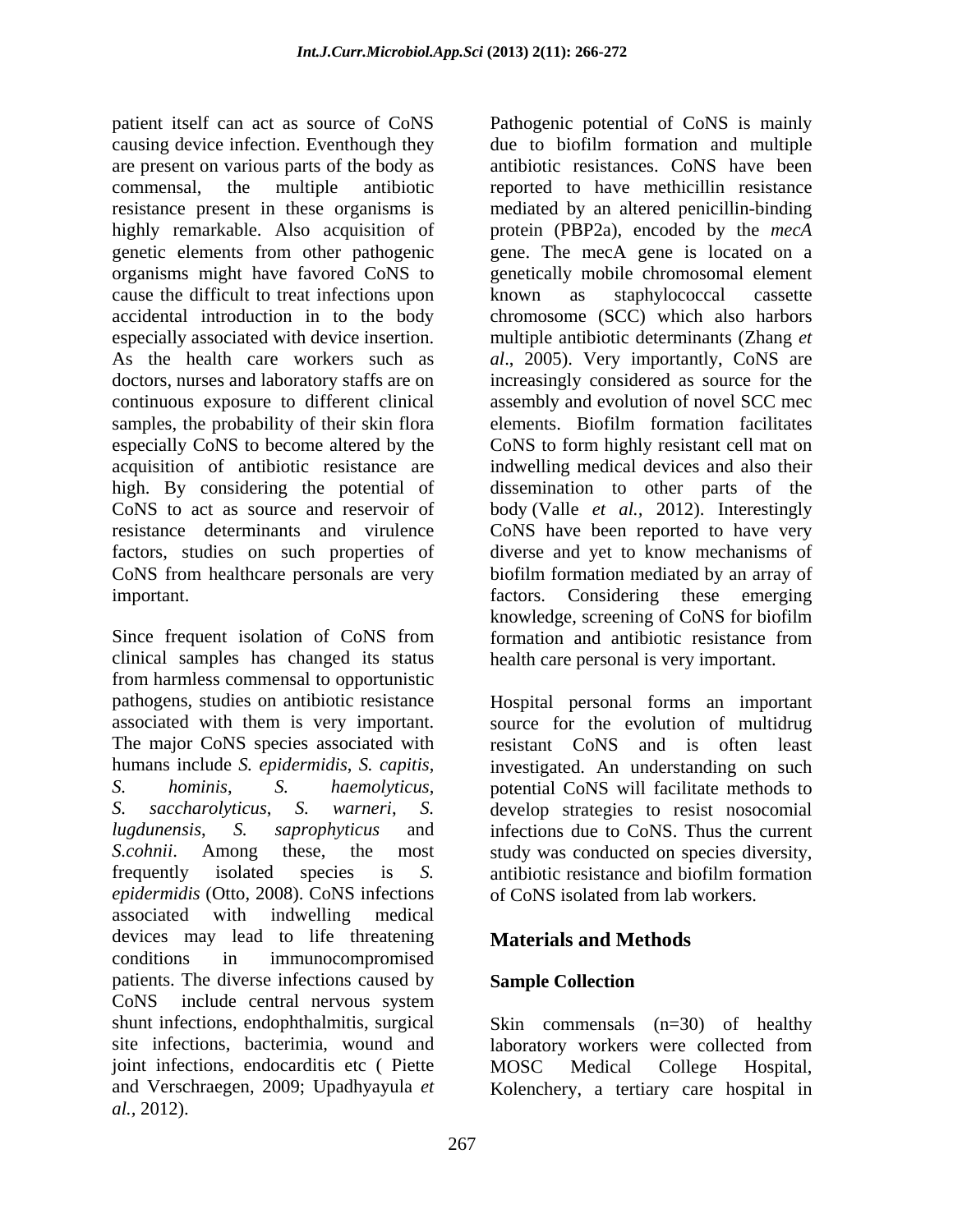Ernakulam district of Kerala, India. slants and maintained as pure stocks. From

positive cocci in clustures were only oxidation- fermentation test and bacitracin by a products were analyzed on 1.5% of identification of the isolates was done according to the methods described by Kloos and Schleifer (Iorio *et al.,* 2007). These includes series of biochemical tests; tube coagulase test, MSA test, Urease test, Ornithine Decarboxylase test, commensals was done by agar disk Oxidation Fermentation test, Nitrate Reduction test, Phosphatase test, (Himedia, Mumbai) using method Hemolysis, acid production from sucrose, described by Kirby and Bauer (1966). The trehalose, maltose, lactose, mannose, antibiotic discs used in this study were arabinose and xylose, and susceptibility to Ampicillin (25 mcg), Bacitracin (8 mcg), novobiocin (5mcg ). Chloramphenicol(30mcg), Ciprofloxacin

### **Multiplex Polymerase Chain Reaction**

Multiplex PCR was conducted as per the procedures explained by Iorio *et al* (2011) for the simultaneous detection of *mecA*  (specific to methicillin-resistance) and *icaAB* (specific to biofilm) genes. For

Sampling was done from the upper part of extraction was done using the method the arm above the wrist using sterile cotton explained by Zhang *et al* (2005). Primers swabs moistened with sterile saline. The used for multiplex PCR were: *MRS1* (5<sup>'</sup>inoculum was swabbed on the blood agar TAG AAATGA CTGAAC GTC CG-3') plate and was incubated for 24-48 hours and *MRS2* (5'-TTG CGA TCA ATG TTA at 37°C. The colonies which were CCG TAG-3' to detect a 154-bp fragment confirmed as coagulase negative of *mecA* (methicillin-resistance) and staphylococci were subcultured on to TSA *icaAB-F* (5'-TTA TCA ATG CCG CAG this, inoculation was done onto nutrient CGC GAG TGC GCT AT-3') to detect a broth tubes for further staining and 546-bp of *icaAB* genes. The 25 µl PCR biochemical studies. mix contained, 2.5 µl of 10X PCR buffer, **Biochemical Characterization of the**  *Taq* DNA polymerase, 5 pmoles of each **isolates** of the above primers and 2 µl of the Gram staining was performed and gram was made upto 25µl with MilliQ water. selected for further biochemical denaturation for 3 min at 94<sup>o</sup>C, followed identification. Preliminary confirmation by 35 cycles of denaturation at 94ºC for 1 for the genus Staphylococcus was min, annealing at 58ºC for 1 min and achieved by conducting catalase test, elongation at 72ºC for 1min, with a final oxidase test, Hugh and Leifson's extension at 72°C for 5 min. The amplified susceptibility test. Species level agarose gel and were visualized on UV conducting the PCR, rapid DNA TAG AAATGA CTGAAC GTC CG-3') *icaAB-F* (5'-TTA TCA ATG CCG CAG TTG TC-3') and *icaAB-R* (5'-GTT TAA 200 µM of each dNTPs, 0.625 units of extracted DNA as template. The volume The PCR conditions used were : Initial <sup>o</sup>C, followed products were analyzed on 1.5% of transilluminator.

## **Antibiotic susceptibility test**

Antibiotic sensitivity test of the diffusion on Mueller-Hinton agar (Himedia, Mumbai) using method (30 mcg), Erythromycin (15 mcg), Furazolidone (50 mcg), Fusidic acid (30 mcg), Gentamycin (10 mcg), Levofloxacin (5 mcg), Methicillin (5 mcg), Nalidixic acid (30 mcg), Novobiocin (5 mcg), Oxacillin (5 mcg) , Penicillin (10 mcg), Rifampicin (15 mcg) , Tetracycline (30 mcg) and Vancomycin (15 mcg).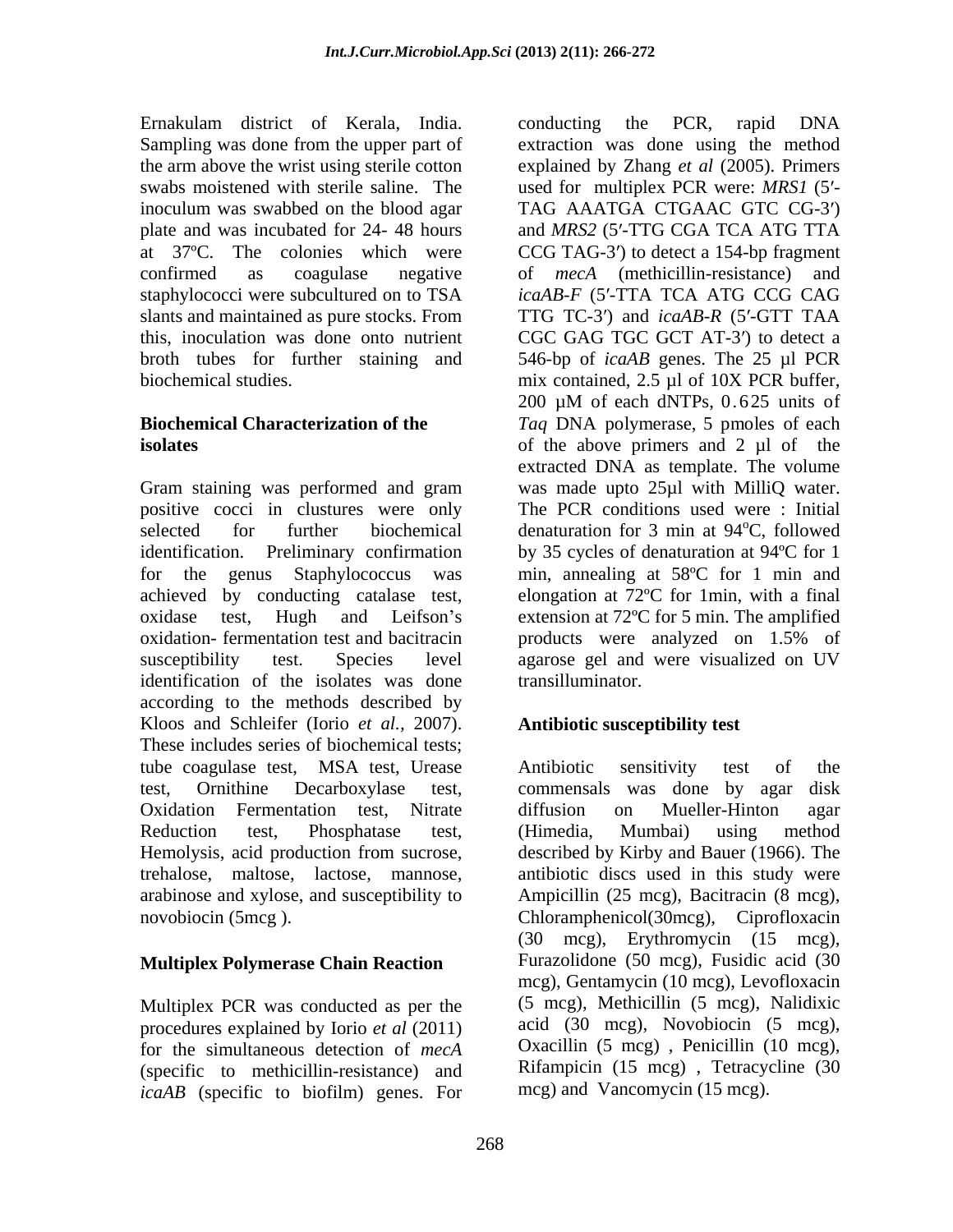laboratory workers were classified under<br>four different groups based on biochemical epidermidis group and S. hominis, four different groups based on biochemical *epidermidis* group and *S. hominis,*<br>properties CoNS species observed in the methicillin resistance was observed as properties. CoNS species observed in the methicillin resistance was observed as study were S *enidermidis* group (60%) 72% and 70% respectively. S. study were *S. epidermidis* group (60%) 72% and 70% respectively. *S.*<br>followed by *S. hominis* (33.3%) *S. saprophyticus* isolate also showed followed by *S. hominis* (33.3%), *S. hemolyticus* and *S. saprophyticus* (3.3%).

### **Multiplex polymerase chain reaction**

On multiplex PCR amplification, out of methicillin resistant by the disk diffusion test, 9 were found to have *mecA* gene. observed in any of the isolate for *ica*AB genes responsible for biofilm formation.

Among the 30 skin commensals studied, one isolate showed resistance to 15 study, followed by *S. hominis* with a antibiotics tested, two isolates were prevalence of 33.3% and S. hemolyticus resistant to 13 antibiotics, six were and *S. saprophyticus* with a prevalence of resistance to 12 antibiotics and four were 3.3%. Species distribution of CoNS flora<br>resistant towards 11 antibiotics [Table 2] on human skin and the low isolation resistant towards 11 antibiotics [Table.2]. All the 30 CoNS skin commensal were frequency of *S. saprophyticus* and *S.*  found to be resistant to ampicillin followed by resistance to tetracycline (96%). Among *S. epidermidis* all were resistant to tetracycline, 53.3% were resistant to ciprofloxacin and furazolidone, and 38.88% showed penicillin resistance. because of their greater numbers and All of the *S.hominis* isolates were resistant increased pathogenic potential. S. for ciprofloxacin and 60% showed *hemolyticus* and *S. saprophyticus* are also resistance towards pencillin. The CoNS commensal isolates showed highest whereas a small percentage of *S. hominis* sensitivity towards levofloxacin (99%) is only associated with clinical conditions followed by susceptibility towards

**Result and Discussion** vancomycin (90%). Very interestingly two **Biochemical identification of**  were found to be resistant for vancomycin. **commensals commensals commensals commensals commensals commensals commensals** 30 commensals isolated from the hands of methicillin, 17% showed borderline [Table.1] *hemolyticus* were found to be sensitive to *S. epidermidis* isolates and one *S. hominis* Approximately 73% of skin CoNS commensals showed resistance to methicillin, 17% showed borderline resistance and 10% were sensitive. For *S. epidermidis* group and *S. hominis*, methicillin resistance was observed as 72% and 70% respectively. *S. saprophyticus* isolate also showed resistance but the single isolate of *S.*  methicillin.

the 22 CoNS isolates identified as heterogenic speciation and increased drug Interestingly no amplification was CoNS are very important. In the present **Antibiotic susceptibility analysis**  confirmed as CoNS by performing tube Emergence of CoNS as highly potential nosocomial pathogen is because of their resistance. Hence, species identification and antibiotic susceptibility studies of study, the small white colonies formed on blood agar plate which were observed as gram positive cocci in clusters were coagulase test. *S. epidermidis* (60%) was the major CoNS species isolated in this prevalence of 33.3% and *S. hemolyticus* 3.3%. Species distribution of CoNS flora on human skin and the low isolation *hemolyticus* as observed in the study were in accordance with the previous results (Larson *et al.,* 1986). *S. epidermidis* usually form predominant isolates from both commensal and clinical samples increased pathogenic potential. *S. hemolyticus* and *S. saprophyticus* are also common isolates from clinical samples (Bouchami *et al.,* 2011).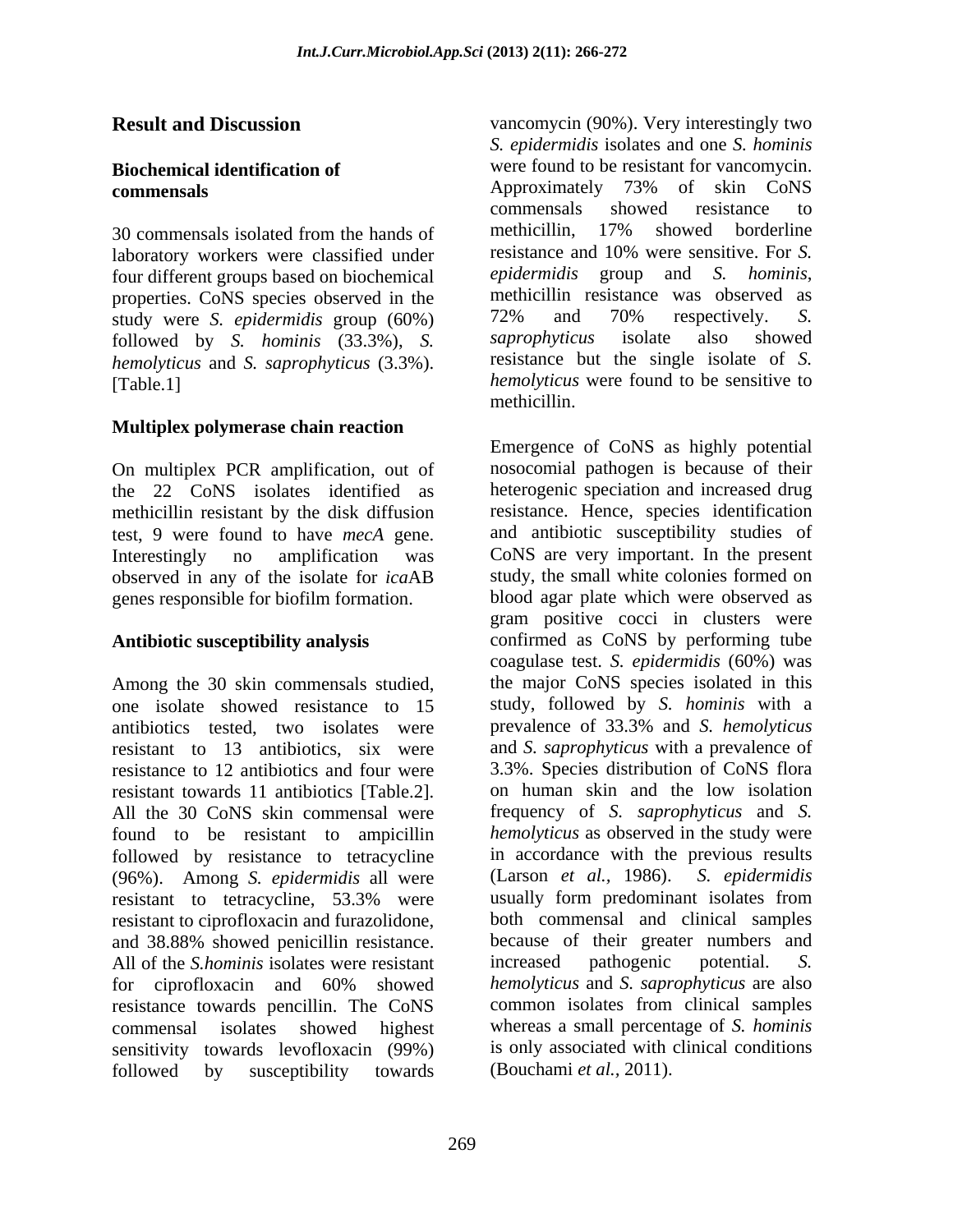|                                                            | <b>CoNS</b> Species   Percentage of isolation |
|------------------------------------------------------------|-----------------------------------------------|
| S. epidermials                                             | $\sim$ 0.01<br><b>OV 70</b>                   |
| S. hominis                                                 | 22.29<br>33.570                               |
| S. hemolyticus                                             | $\Omega$<br>$\sim$ . $\sim$ 70                |
| S. saprophyticus<br>$\mathbf{1}$ $\mathbf{1}$ $\mathbf{2}$ | 2.001<br>3.370                                |

**Table.1** Species prevalence of coagulase negative staphylococci isolated from skin of lab workers.

|  | <b>Table.2</b> Resistance pattern of coagulase negative staphylococcal commensals. |  |
|--|------------------------------------------------------------------------------------|--|
|--|------------------------------------------------------------------------------------|--|

|                    | Number of CoNS isolates resistant to each antibiotic |           |                        |                  |
|--------------------|------------------------------------------------------|-----------|------------------------|------------------|
| <b>Antibiotics</b> | S. epidermidis                                       | S.hominis | S. hemolyticus         | S. saprophyticus |
|                    | $(n=18)$                                             | $(n=10)$  | $(n=1)$                | $(n=1)$          |
| Ampicillin         | 18                                                   | 10        |                        |                  |
| Erythromycin       | $\sim$                                               |           | $\sim$<br>$\mathbf{U}$ |                  |
| Ciprofloxacin      | 15                                                   | 10        | $\theta$               |                  |
| Chloramphenicol    | $\overline{ }$                                       | $\sim$    | $\theta$               |                  |
| Fusidic acid       | 14                                                   |           |                        |                  |
| Furazolidone       | 15                                                   |           | $\theta$               |                  |
| Gentamycin         | $\sqrt{ }$                                           | $\sim$    | $\theta$               |                  |
| Levofloxacin       |                                                      |           | $\Omega$               |                  |
| Methicillin        | 13                                                   |           | $\theta$               |                  |
| Nalidixic acid     | 10                                                   |           | $\theta$               |                  |
| Oxacilin           | 15                                                   | 8         | $\Omega$               |                  |
| Penicillin         |                                                      |           |                        |                  |
| Rifampicin         | 15                                                   |           |                        |                  |
| Tetracyclin        | 18                                                   | $\Omega$  |                        |                  |
| Vancomycin         | $\bigcap$                                            |           | $\Omega$               |                  |

The antibiotic resistance was higher for resistance towards ciprofloxacin. Also penicillin resistance was higher for the commensals. Health care personnel level of multidrug resistance were also susceptible towards lever loxacin and 90%

CoNS species isolated and all the 30 workers are also reported (Mahesh *et al.,* commensal were found to be resistant for 2012). Health care workers can expect to ampicillin. All of the *S. epidermidis* have high methicillin resistance than the isolates were resistant towards tetracycline general population as observed in the and all of the *S. hominis* isolates showed study. But only limited studies were CoNS and MRCoNS in health care conducted in this direction which indicates the significance of this study.

associated CoNS isolates with increased All the CoNS commensal isolates were reported in previous studies (De Mattos *et*  of the isolates were susceptible for *al.,* 2003). Previous studies of Zhang *et al* vancomycin. But 10% of vancomycin (2011) showed a high MRCoNS carriage resistance in commensals observed in the in nurses than in the general population. Study is very important. The exposure to Very high prevalence of nasal carriage of clinical samples must have greatly favoredsusceptible towards levofloxacin and 90%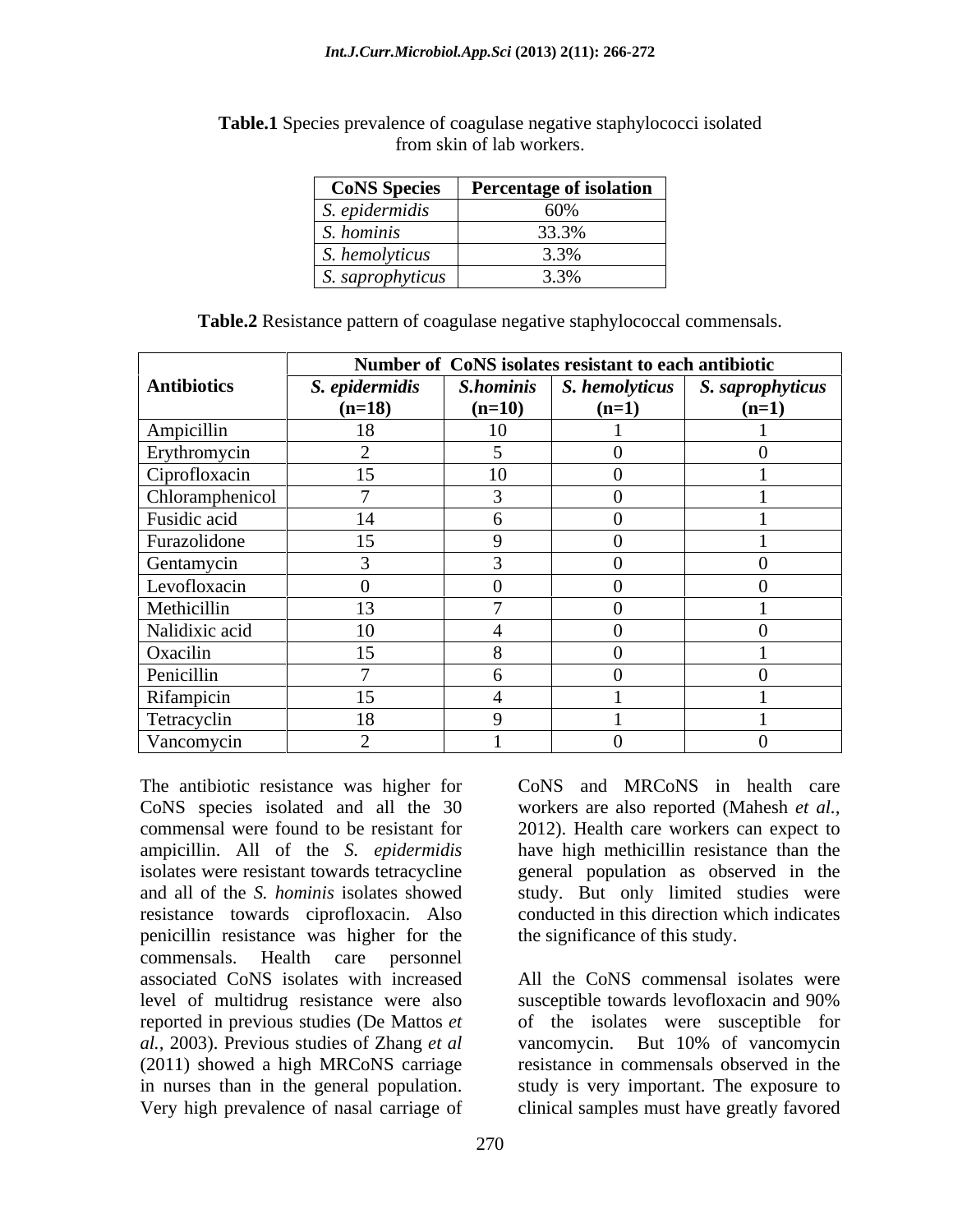the commensal CoNS of health care the isolate was found to have *icaAD*  personnel to acquire the multidrug resistance as observed in the study. This result especially vancomycin resistance indicates the requirement of periodic analysis of samples. Knowledge about the susceptibility pattern of CoNS to antibiotics can be effectively used for treatment stratergies. Various reports favouring the use of oral levofloxacin for the community. Isolation and decolonization of staphylococcal nasal carriage in health care workers are there (Akhtar, 2010). Multidrug combinational prevalence as S. *epidermidis* (60%)<br>there we developed against stanbulecess: followed by S. *hominis* with 33.3% and therapy developed against staphylococci found to be effective in treating severe infections which include the use of rifampicin, vancomycin and fusidic acid<br>and also 41% of the isolates showed mecA and new drugs such as linezolid, daptomycin combinations (Howden *et al.,* 2010).

Methicillin resistant CoNS isolates (72%) as selected by disc diffusion test were further subjected to PCR based detection of *mecA* gene. Very interestingly only 41% of the selected isolates were found to the Dean and laboratory staffs of MOSC have *mecA* gene. Medical College, Kolenchery.

MecA-negative methicillin resistance in CoNS may be due to non-penicillin- Akhtar, N., 2010. Staphylococcal Nasal binding protein-dependent mechanism of Carriage of Health Care Workers. J Coll hyperproduction of  $\beta$ -lactamase, or due to low affinity penicillin-binding proteins (Suzuki *et al.*, 1992; Geha *et al.*, 1994).<br>Multiplex PCR is used for rapid and the mathod Am I Clin Pothol 45:403.6 reliable diagnosis of infections (Pimenta *et*<br>Bouchami, O., W. Achour and Ben Hassen, A *al.,* 2008). By including the primers for methicillin resistance and also for virulence factor, the potential of multiplex staphylococci other than *Staphylococcus*  PCR was effectively applied in the study *epidermidis* isolated from various clinical for the rapid screening of methicillin specific specifics specific specific specific specific specific specific specific specific specific specific specific specific specific specific specific specific specific specific sp resistant biofilm forming CoNS. 1305. Eventhough some reports are there on isolation of biofilm forming CoNS from  $\overrightarrow{A}$  Alves, F.C.A. Rezenda e Resende, M. commensal, in the present study none of

biofilm genes.

Persons working in laboratories are at risk of becoming infected with bacteria majorily through accidental exposures. There is high chance for the asymptomatic carriage and dissemination of multidrug bacteria through these health care workers to the community. Isolation and identification of 30 CoNS skin commensal of lab workers showed their species prevalence as *S. epidermidis* (60%) followed by *S. hominis* with 33.3% and 3.3% of both *S. hemolyticus* and *S. saprophyticus*. High antibitiotic resistance was observed for the commensal isolates and also 41% of the isolates showed *mecA*  gene presence.

## **Acknowledgement**

This work was supported financially by the Indian Council of Medical Research, Government of India. We are grateful to the Dean and laboratory staffs of MOSC

# **References**

- Carriage of Health Care Workers. J Coll of Physicians Surg Pak. 20: 439-43.
- Bauer, A.W., W.M.M. Kirby, J.C. Sherris and Turck, M. 1966. Antibiotic susceptibility testing by a standardized single disk method. Am. J. Clin. Pathol**.** 45:493-6.
- Bouchami, O., W. Achour and Ben Hassen, A .2011. Species distribution and antibiotic sensitivity pattern of coagulase-negative *epidermidis* isolated from various clinical specimens. Afr. J. Microbiol. Res. 5:1298- 1305.
- De Mattos, M.E., A.L. Teixeira, M.M.V. Alves, F.C.A. Rezenda e Resende, M. Vinícius da Silva Coimbra and C.ícera da Silva-Carvalho M. 2003. Isolation of methicillin-resistant coagulase-negative